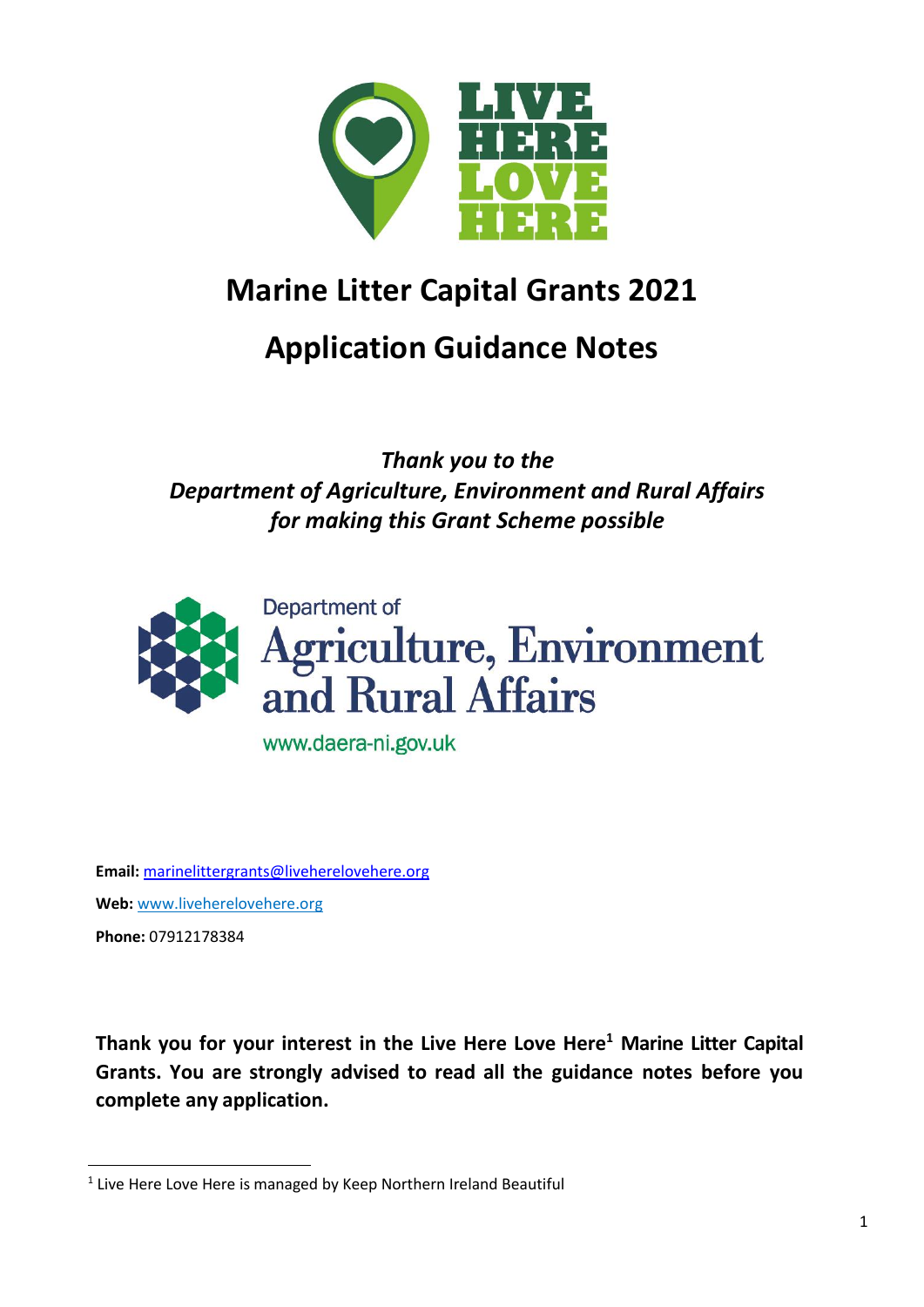## **1. INTRODUCTION**

The Live Here Love Here Marine Litter Capital Grants are being provided by the Department of Agriculture, Environment and Rural Affairs through the Live Here Love Here collaborative partnership, involving DAERA, ten Local Councils, Northern Ireland Housing Executive and Keep Northern Ireland Beautiful.

The Marine Litter Capital Grants will support organisations and groups to purchase items to:

- Prevent litter and plastic pollution from entering the marine environment
- Enhance the environmental management of a local area to reduce marine litter
- Improve the health and wellbeing of communities and marine biodiversity recovery by helping to improve and/or maintain the quality of public open spaces
- Improve the quality of their local environment by changing behaviour through creative concepts to reduce the incidence of littering.

# **1.1 What is marine litter?**

In relation to this grant programme the main sources of marine litter are defined as:

Land-based:

- Littering of beaches and coastal areas
- Litter entering rivers and streams
- Floodwaters
- Discharge from storm water drains

#### Sea-based:

- Fishing and aquaculture
- Illegal or accidental dumping at sea from shipping (e.g. tourism)

Note: 80% of marine litter comes from land sources so **the grants are open to all geographical areas in Northern Ireland.**

#### *Biodiversity Recovery*

*Support meaningful actions that will lead to a recovery in our biodiversity. It is critical that we protect our blue spaces and prevent pollution entering our rivers and seas to protect these vast yet delicate eco-systems.*

#### *Pollution Solutions*

*Support a cultural shift in how people value and engage in their environment. It is important that we prevent littering and promote responsible behaviour and actions to deal with our waste before it impacts on riverine and marine life.*

## **2. WHO CAN APPLY**

The Live Here Love Here Marine Litter Capital Grants are open to any organisation with responsibilities for managing free to access public open space, including:

- Youth, community and volunteer groups (whether constituted or not)
- Registered charities and NGOs
- Sports clubs, tenants and residents associations and religious groups
- Third level education organisations and schools
- Local Councils
- Businesses

Note that collaborative applications between two or more of the above categories are welcomed.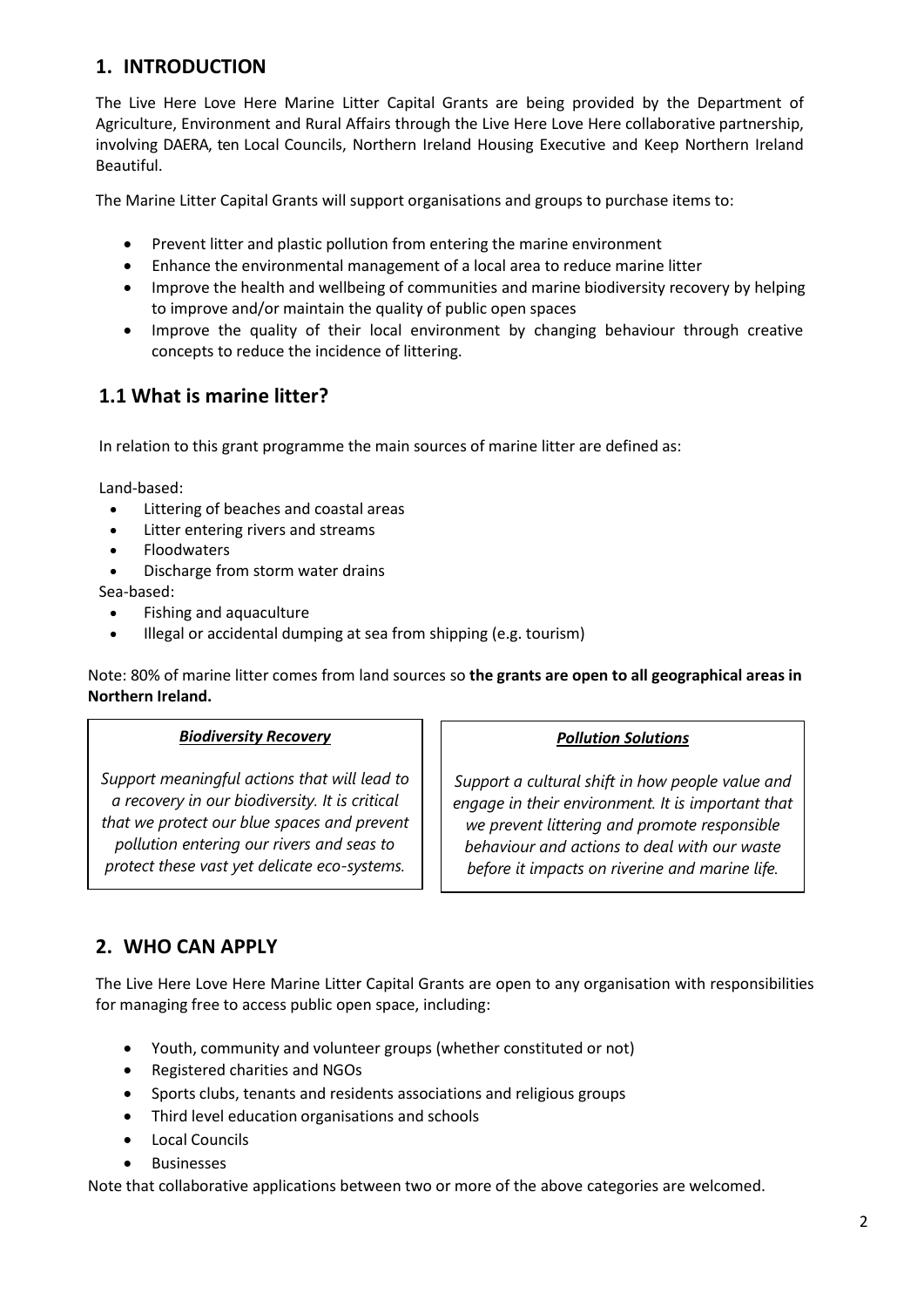#### **To be eligible:**

- Your organisation is likely to be responsible for managing and/or owning free to access public open space, or if not, will have a clearly defined role in managing the local environmental quality of such space and this will be formally agreed with the land owners.<sup>2</sup>
- Your project must be located on free to access public open space or, for creative concept ideas, must show how it is applicable to free to access public open space
- You must clearly demonstrate how the project will decrease the amount of litter and plastic entering the marine environment.
- You must clearly demonstrate commitment and the ability to provide for the ongoing management of any physical assets (eg regular and timely emptying of bins) purchased as part of the project.
- $\bullet$  Funding must only be used for the purchase and installation of eligible capital items<sup>3</sup>.
- Schools must demonstrate how they will use any assets purchased in an educational context.

Grants are available across the whole of Northern Ireland and are not restricted to coastal areas. However, the funding is specifically targeted at preventing marine litter. Therefore, applications must be able to demonstrate clearly how a project will *contribute* to reducing litter and plastics entering our seas. In this way, projects will help ensure good environmental status of our coastal and marine environments in relation to litter. Ultimately, this will ensure that the properties and quantities of marine litter do not cause harm to the coastal and marine environment.

## **2.1 Insurance**

 $\overline{a}$ 

It is your responsibility to ensure that all of your activities, including all assets purchased and installed, project materials etc. arising from this project are properly and fully insured for public, employee or any other liability. Neither the Department of Agriculture, Environment and Rural Affairs, nor Keep Northern Ireland Beautiful has in place insurance or other arrangements to indemnify you, your employees or other volunteers in respect of any legal liability arising from any act or omission in the fulfilling of the work covered by this grant.

## **2.2 Landowner Permission**

It is your responsibility to ensure that all permissions, consents, legal requirements, etc. are complied with before you commence your project. Evidence of your waste management plans or waste removal agreements will be required (if applicable).

## **3. VALUE OF GRANTS AWARDED**

Financial support of between **£500 and £40,000** will be available to constituted groups, businesses and statutory bodies meeting the eligibility criteria.

Financial support of between **£500and £5,000** will be available to non-constituted groups.

The judging panel reserves the right to change funding bandings if required. Where possible, projects should be scalable in proportion to the amount of funding allocated. Note that the average grant award is likely to be a lot less than the maximum, which will only be awarded for exceptionally innovative or strategically significant projects.

Each applicant organisation can submit only one application with the exception that an applicant may

 $^2$  For the purposes of this grant fund schools grounds are considered as public open space.

<sup>&</sup>lt;sup>3</sup> Capital spending is money that is spent on investment, the purchase of assets or to build something. Examples could be equipment, which will be of tangible use or benefit in providing services and meeting the objectives of the grant scheme for more than one financial year.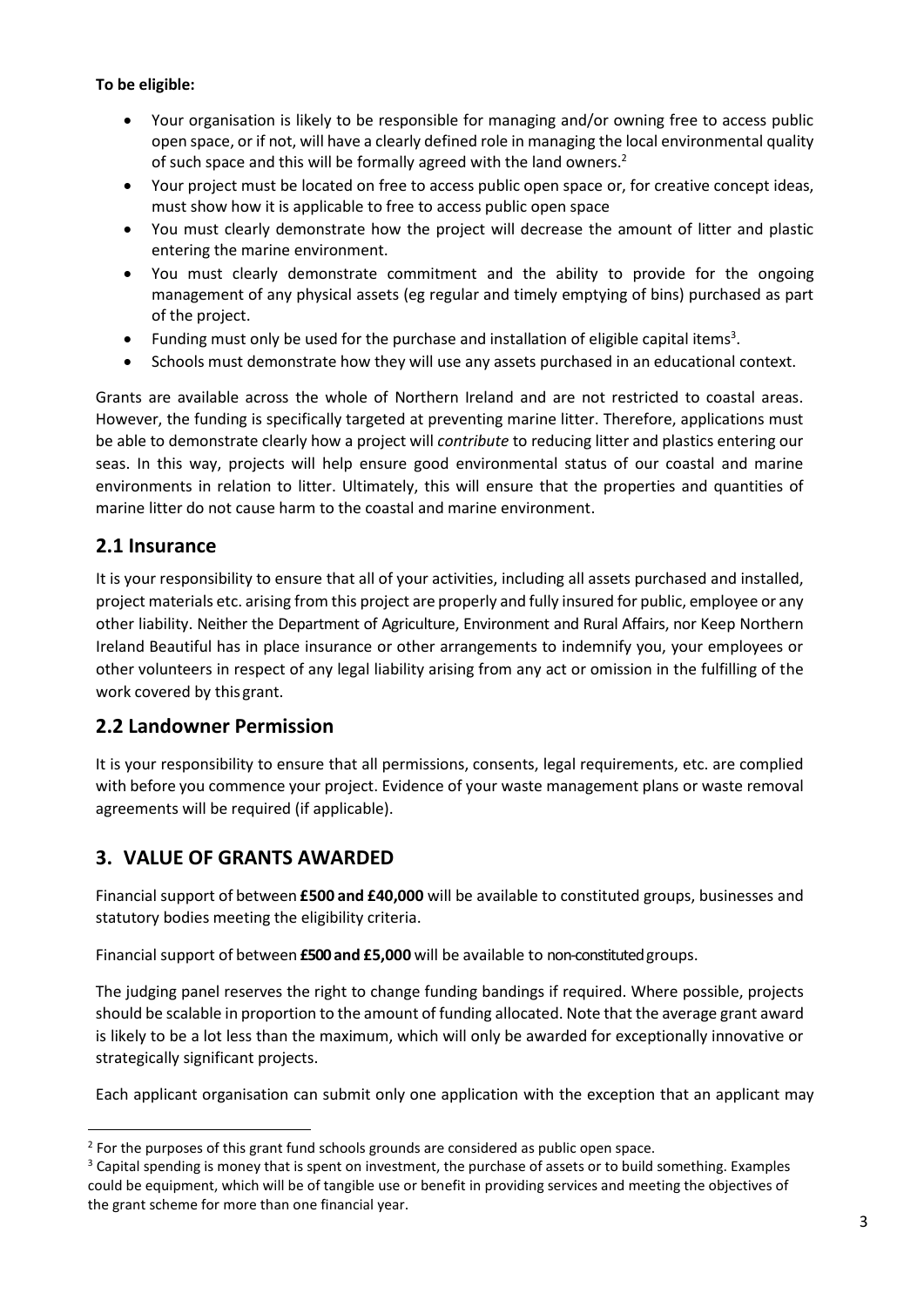also be named as a partner in a second collaborative bid. Each application will be judged on its own merit.

Note that this is a competitive process and not all applicants will be successful.

# **3.1 Match Funding Requirements**

There is no requirement for applicants to obtain match funding for projects with the following two exceptions:

- Councils must provide 50% match funding
- Businesses must provide 50% match funding.

Council and business match funding must be for the purchase of capital items. Ongoing maintenance and servicing costs cannot form part of the match funding.

Irrespective of applicant, projects that deliver a higher level of match funding than required, and/or inkind expertise, volunteers etc are strongly encouraged.

# **4. MARINE LITTER CAPITAL GRANTS OBJECTIVES**

Proposed projects must meet one or more of the following **objectives**:

- (a) Enhance the environmental management and quality of a local area by preventing litter and plastics from directly entering the sea
- (b) Enhance the environmental management and quality of a local area by preventing litter and plastics from entering rivers, water courses, drains, etc. that lead, ultimately, to the sea
- (c) Improve the health and wellbeing of communities and marine biodiversity whilst helping to improve and/or maintain public spaces
- (d) Contribute to a strategic approach to reducing litter pollution in our rivers and seas
- (e) Design and create new, aesthetically appealing or engaging, innovative assets for deployment
- (f) Demonstrate collaborative working (applicable to all criteria a-e).

*Applicants should note that projects do not need to meet all the objectives but applications should strongly indicate those objectives that are being met.*

Projects will be assessed in the following areas: project description; meeting multiple objectives; impact on reducing marine litter; project need; community involvement; long term management; value for money and leverage; history of success/involvement/collaboration; scalability.

All items purchased through the Capital Grant must benefit all members of the community.

## **4.1 Examples of what we will fund - project ideas**

- Seagull-proof bins, Big Belly Solar Bins, Innovative/interactive litter bins, Cigarette Butt Bins, Seabins
- Gull/rodent proof items to prevent scavenging
- Reasonable delivery and Installation costs
- Capital items required to collect and transport litter for suitable disposal
- Innovative art installations to enhance usage of bins
- Capital items including costs of creative elements
- Artwork that is also a bin
- Creative projects that capture litter before it reaches water courses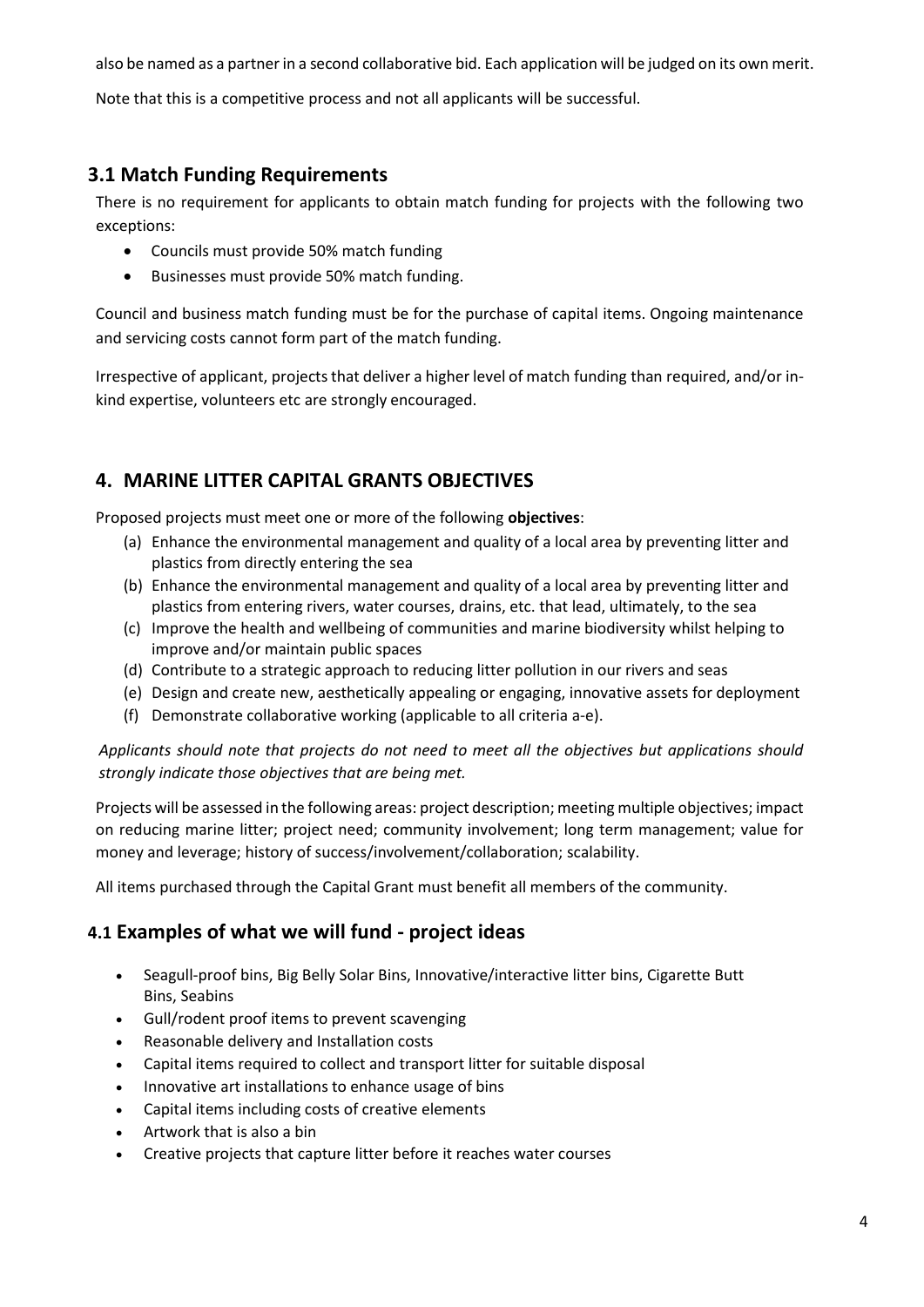## **4.2 What we won't fund**

The primary focus of the Live Here Love Here Marine Litter Capital Grants is to equip organisations and people who manage public open spaces to reduce marine litter.

While the items below may be part of your project, the Live Here Love Here Capital Grants will **not** fund these items:

- Project running costs salaries, insurance, mileage, office overheads, administration, project management fees, advertising and promotional costs
- Costs for events
- Volunteer expenses including water bottles or any items of clothing
- Professional fees more than 25% of an awarded grant
- Structures requiring maintenance from a local authority unless a management/maintenance agreement can be evidenced
- Murals, signage, posters, banners, leaflets and literature
- Match funding for other projects
- Indoor bins / projects
- Dog fouling bins
- Litter picking equipment (available through other Live Here Love Here initiatives)
- Gardening projects
- Waste removal costs
- Any items not deemed to be capital expenditure
- Retrospective costs ie only items purchased after Letter Of Offer issued are eligible.

### **4.2 Social Distancing**

In pursuing Capital Grant projects, we would remind applicants to be mindful of current Government and Public Health Agency advice for COVID-19. Our **first priority** is to make sure everyone protects their own health during the current pandemic, so we advise applicants to remain up-to-date of relevant guidance on social distancing and actions to stay safe and apply these at all times to project delivery.

## **4.3 Site Visits**

During project delivery, the Live Here Love Here team may contact participating groups to arrange site visits to monitor the progress of their project(s). Similarly, after you confirm your project is completed we may arrange a site visit to verify completion and expenditure. In accepting a grant you agree to facilitate these visits and provide all information requested in a timely manner.

Sites visits can take place up to two years after your grant claim. All items funded through the programme must be in regular use for a minimum of 2 years after the grant is claimed with data of litter collected/removed diverted from marine sites recorded on the Live Here Love Here app. Failure to comply could result in the grant funds being recovered.

We may also seek your help in developing publicity materials to assist in promoting the grants in future years. These arrangements will be kept under review and site visits will be undertaken in accordance with national government guidance on social distancing at that time.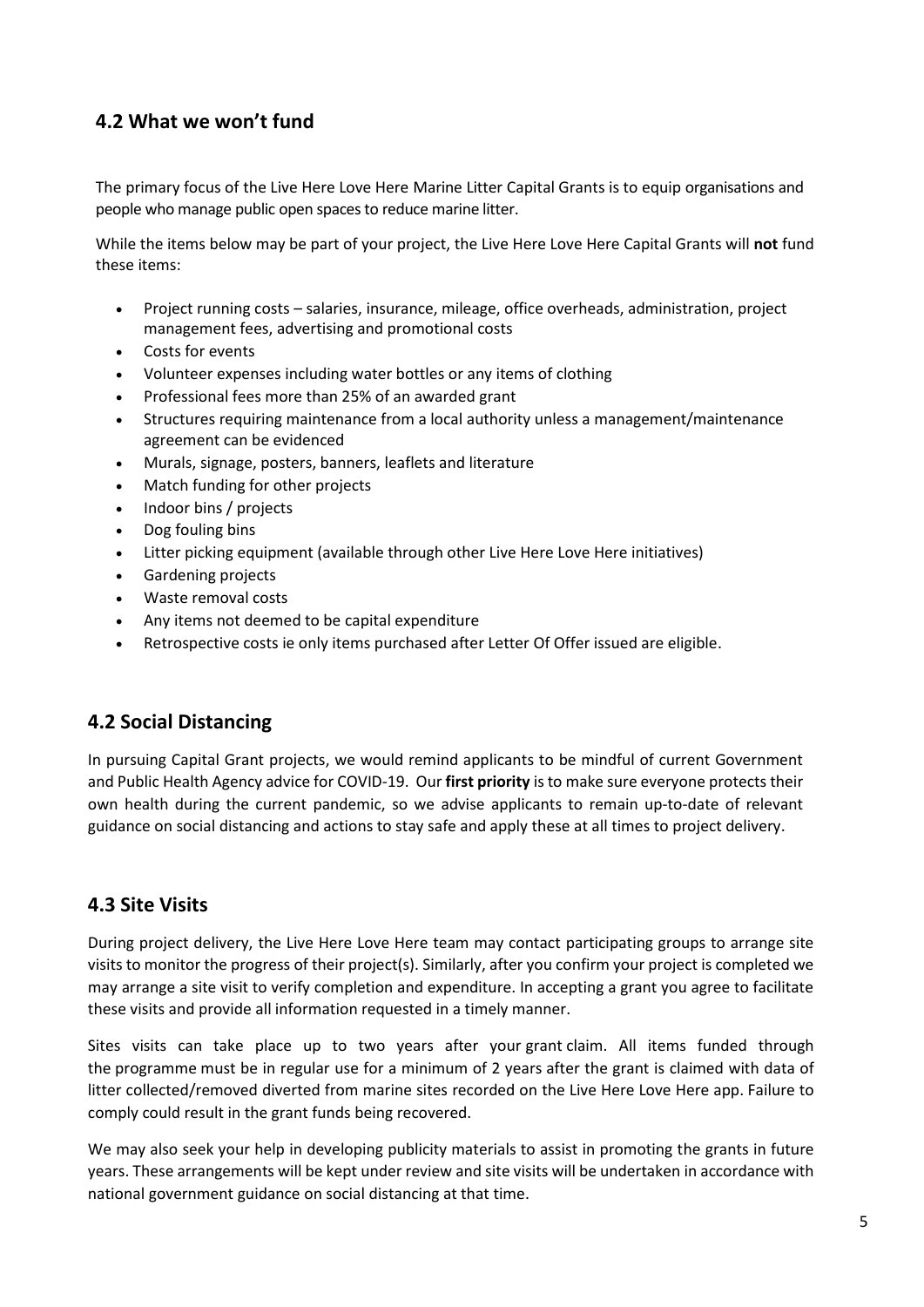# **5. APPLICATION PROCESS**

# **5.1 Important Dates for the Capital Grants Scheme:**

| <b>Application Stage</b>                                                  | <b>Deadline</b>                             | Important Notes - please read carefully                                                                                                                                                                              |
|---------------------------------------------------------------------------|---------------------------------------------|----------------------------------------------------------------------------------------------------------------------------------------------------------------------------------------------------------------------|
| Fund opens                                                                | 9am<br>Wed 30 June<br>2021                  | The online application is the preferred method for<br>application. Only in exceptional circumstances will<br>we consider other formats. If this is the case please<br>email: marinelittergrants@liveherelovehere.org |
|                                                                           |                                             | All correspondence will take place via email - please<br>use only working/active email addresses to make<br>your application.                                                                                        |
|                                                                           |                                             | The online system will auto-save as you complete the<br>application. Once you submit your application it<br>cannot be edited. Additional documents will NOT be<br>considered.                                        |
| Fund closes / Applications<br>submitted                                   | 11am<br>Mon 27 Sept<br>2021                 | complete your<br>Please<br>application<br>online<br>at<br>www.liveherelovehere.org                                                                                                                                   |
|                                                                           |                                             | Applications received after this deadline will not be<br>considered.                                                                                                                                                 |
|                                                                           |                                             | You will receive an email confirming the receipt of<br>your application and Keep Northern Ireland Beautiful<br>will contact you directly when your application has<br>been assessed.                                 |
| Assessment completed /<br>Applicants<br>notified<br>Letters of Offer sent | 5pm<br>Mon 18 <sup>th</sup> October<br>2021 | The judging panel's decision is final. There is no<br>appeals process.                                                                                                                                               |
|                                                                           |                                             | If you have not received a response by this date then<br>please<br>contact<br>marinelittergrants@liveherelovehere.org                                                                                                |
|                                                                           |                                             | Due to the high volume of applications, we cannot<br>provide feedback on individual applications.                                                                                                                    |
| Projects completed / All<br>financial claims submitted                    | 11am<br><b>Wed 23 February</b><br>2022      |                                                                                                                                                                                                                      |

# **6. CLAIMING YOUR GRANT**

Partial payment of Grants will be available and funding will be released upon confirmation that elements of the project are complete and grant claim documents are submitted.